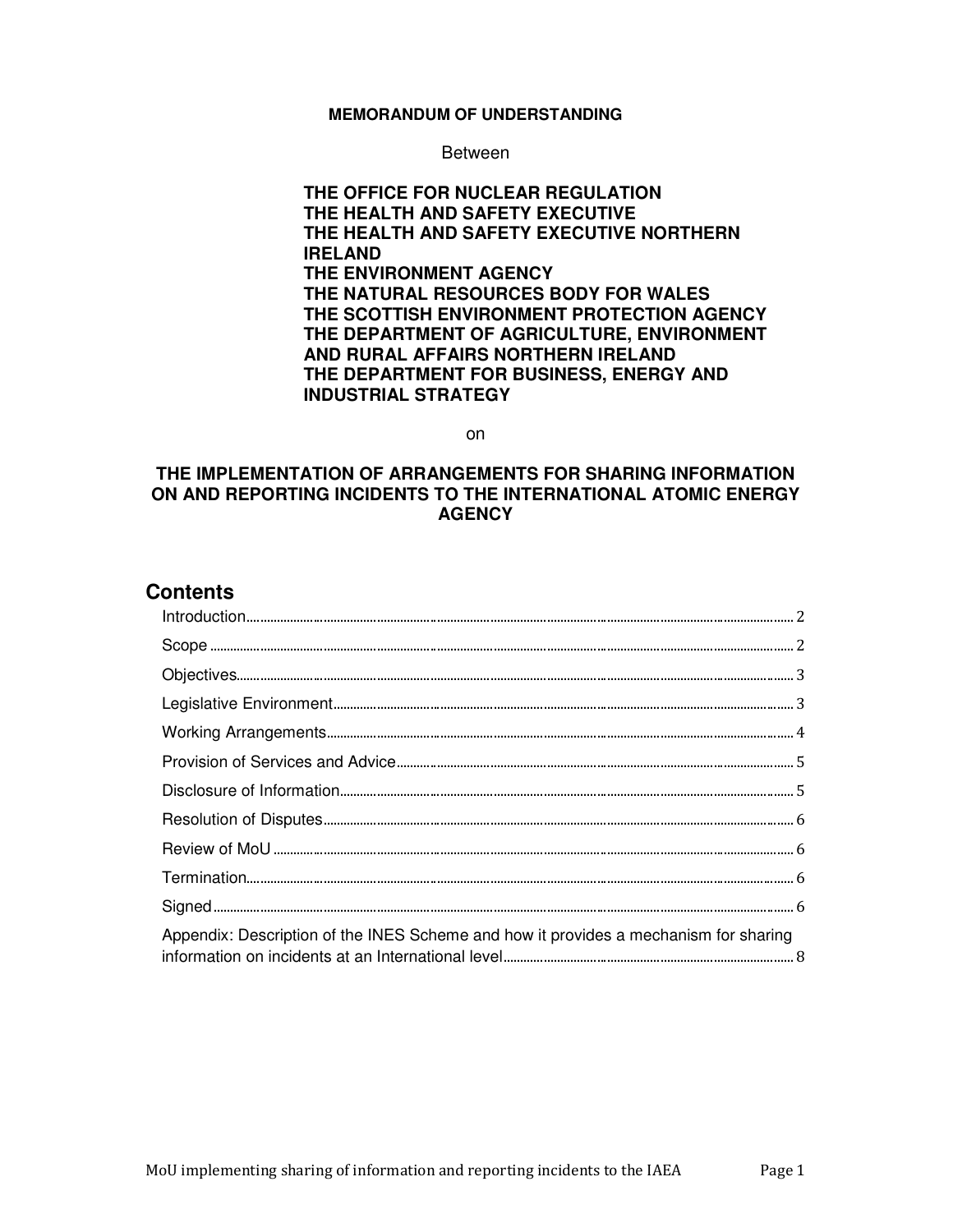## **Introduction**

- 1. This Memorandum of Understanding (MoU) is between:
	- i. the Health and Safety Executive (HSE);
	- ii. the Health and Safety Executive Northern Ireland (HSENI);
- iii. the Office for Nuclear Regulation (ONR);
- iv. the Environment Agency (EA);
- v. the Natural Resources Body for Wales (NRW);
- vi. the Scottish Environment Protection Agency (SEPA);
- vii. the Department of Agriculture, Environment and Rural Affairs Northern Ireland (DAERA); and
- viii. the Department for Business, Energy and Industrial Strategy (BEIS).
- 2. HSE, HSENI, EA, NRW, SEPA, and DAERA are collectively referred to as "the agencies", and the "appropriate agency" means the agency initially informed of the reportable incident.
- 3. In this MoU the term "reportable incidents" refers to events meeting the International Atomic Energy Agency (IAEA) reporting threshold i.e. events classed as International Nuclear and Radiological Events Scale of Level 2 and above or events which attract international public interest.
- 4. In this MoU the term "duty-holder" refers to organisations or individuals with responsibilities for reporting events into the agencies as specified by legislation.
- 5. ONR, BEIS and the agencies agree to use best endeavours to comply with the terms and spirit of the MoU.

# **Scope**

- 6. This MoU relates principally to how BEIS, ONR and the agencies make use of the International Nuclear and Radiological Events Scale (INES) to fulfil the requirements for the reporting and sharing of information regarding reportable incidents, including the loss, theft or discovery of high-activity sealed sources, other radioactive sources and radioactive material of concern.
- 7. BEIS has the responsibility for operating the UK INES reporting scheme to the IAEA and has appointed ONR to provide the UK INES National Officer (UKINO) and all international reporting under the INES Scheme will be undertaken by that role. Other agencies will identify reportable incidents falling within their activities when they occur and report these to the UKINO. The UKINO will be responsible for promptly notifying the IAEA of any reportable incidents.
- 8. This MoU explains how ONR and the agencies collaborate to deliver appropriate consistency of reporting under the INES Scheme within Great Britain and Northern Ireland. The operation of the INES Scheme is described in the Appendix to this MoU.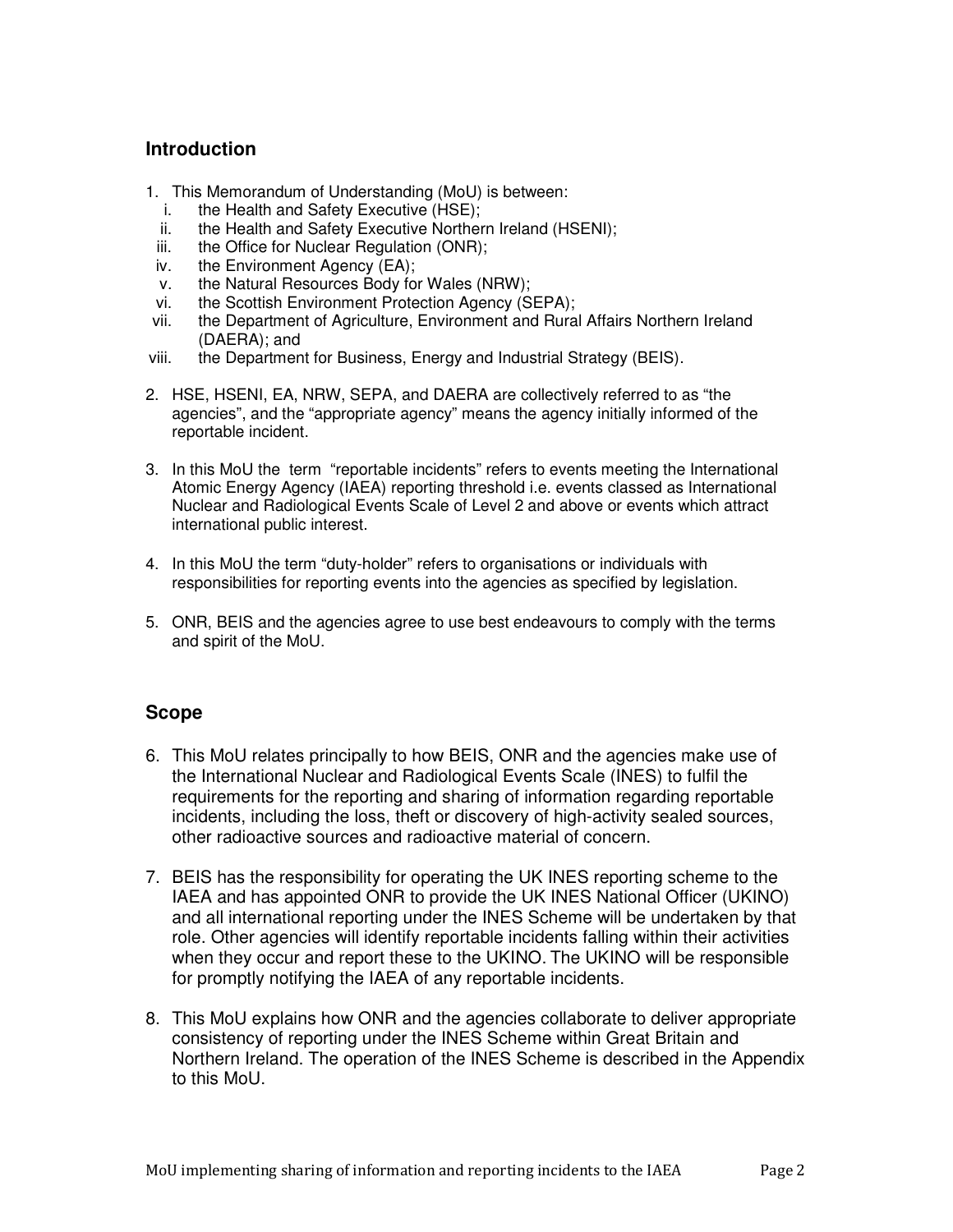- 9. Although it is recognised that there will be areas of overlap between the requirements of other legislation for the sharing of information, this MoU relates solely to the application of the INES Scheme and does not replace any existing requirements for the agencies to report internationally.
- 10. It is anticipated that the identification of reportable incidents by the agencies will be met by reporting requirements under legislation and that there will be no additional reporting requirements placed on duty-holders as a result of implementing this MoU.

# **Objectives**

- 11. In accordance with relevant legislation, and international obligations the goals of ONR, BEIS and the agencies are together to:
	- a. identify and share information on reportable incidents; and
	- b. have systems in place that enable the reporting of such events internationally in a consistent and timely manner.
- 12. The purpose of this MoU is to provide the high level framework for how BEIS and the regulatory activities of ONR and the agencies will be coordinated to achieve the above goals. Such coordination should improve the effectiveness with which public sector resources are deployed and avoid the difficulties which might otherwise arise.

#### **Legislative Environment**

- 13. The European Council Directive 2013/59/EURATOM laying down basic safety standards for protection against the dangers arising from exposure to ionising radiation (BSSD). Article 99.3 of the BSSD requires the sharing of information with other Member States, relevant third countries and relevant international organisations regarding the loss, theft or discovery of high-activity sealed sources, other radioactive sources and radioactive material of concern and regarding related follow-up or investigations, without prejudice to relevant confidentiality requirements and relevant national legislation.
- 14. INES level 2 events and above include the loss, theft or discovery of high-activity sealed sources, other radioactive sources and radioactive material of concern and so the international reporting of these events under the INES scheme also ensures compliance with the BSSD for the sharing of information under such circumstances.
- 15. Under the INES Scheme, the UK has appointed an INES National Officer whose role includes coordinating the reporting of events to the IAEA which meet the reporting threshold. The UK INES National Officer (UKINO) is a BEIS appointment and is currently provided by ONR.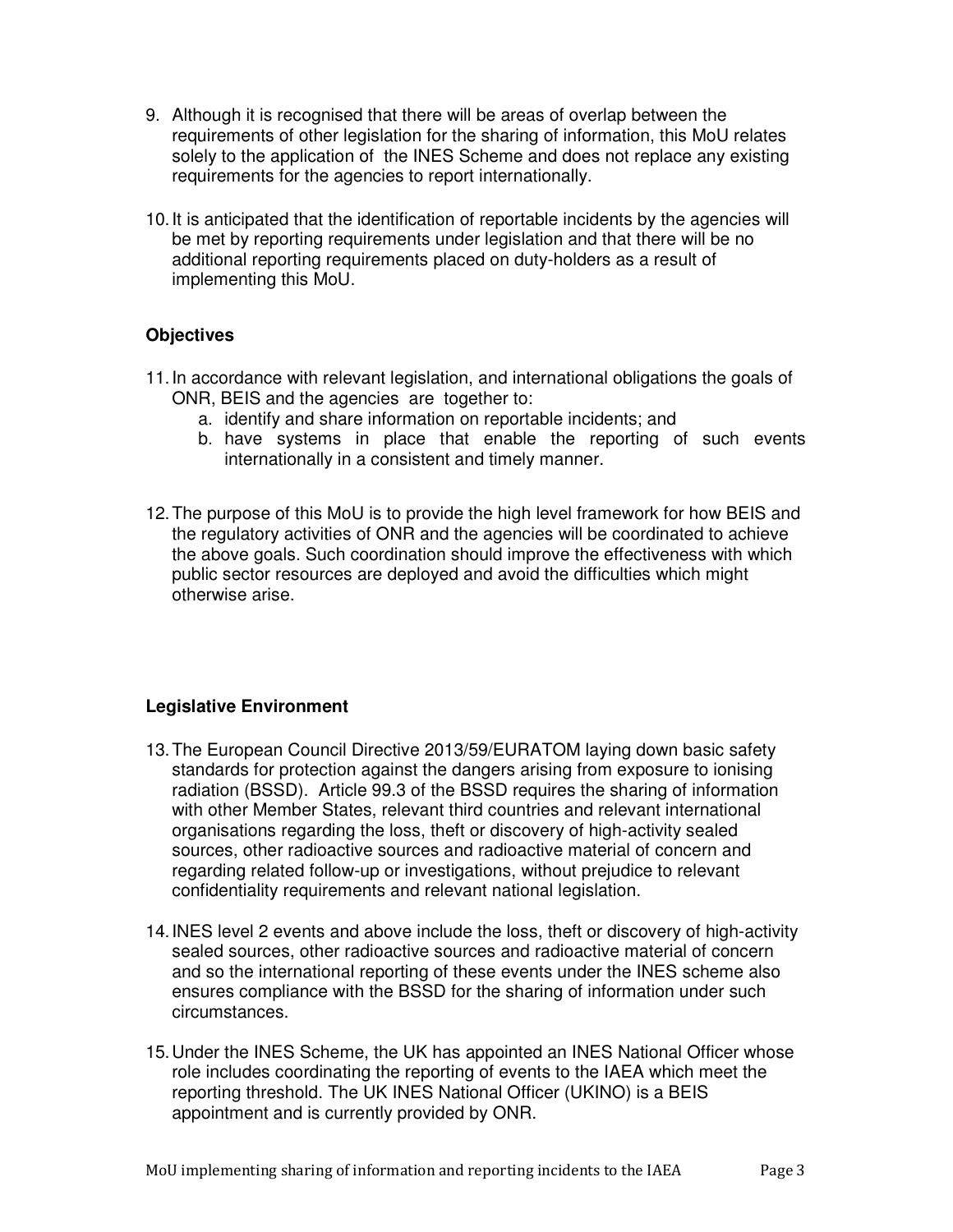16. The arrangements in the UK for reporting under the INES scheme have historically been limited to incidents occurring as a result of activities regulated by ONR. The arrangements addressed by this MoU will require the reporting of INES incidents occurring as a result of a wider range of activities in the UK, necessitating the coordination of reporting across all the agencies, in order to meet reporting obligations under the BSSD.

## **Working Arrangements**

- 17. An Incidents Reporting Group (IRG) will be set up to agree, coordinate and monitor the detailed working arrangements required under this MoU.
- 18. The IRG will:
	- a. advise on possible amendments to this MoU;
	- b. develop and review working arrangements and manage the production of guidance;
	- c. oversee the specification of training requirements for incident reporting;
	- d. monitor performance at the operational level, and investigate the cause of any identified deficiencies in performance;
	- e. identify opportunities to continually improve reporting arrangements.
- 19. Representatives nominated by ONR, BEIS and the agencies will collaborate within the framework of the IRG.
- 20. IRG will facilitate the resolution of any disagreement between ONR and the agencies for which a resolution could not be achieved through discussions at the local management level (see Resolution of Disputes).
- 21. ONR, BEIS and the agencies will produce and implement working arrangements setting out the specific joint arrangements for the identification, collection and reporting of reportable incidents and any relevant follow up investigations. The arrangements will cover agency responsibilities for incidents to be reported and timescales for reporting.
- 22. ONR, BEIS and the agencies will also establish specific arrangements within each agency necessary for the identification, collection and reporting of reportable incidents and any relevant follow up investigations.
- 23. It is the responsibility of ONR, BEIS and the agencies to ensure that all relevant staff understand and observe the principles set out in this MoU. ONR, BEIS and the agencies will identify the training needs required for the effective application of the MoU and ensure that appropriate training has been provided to the relevant staff.
- 24. Working arrangements, both in general and those contained within joint guidance, are based on mutual trust and respect, and are guided by the following principles: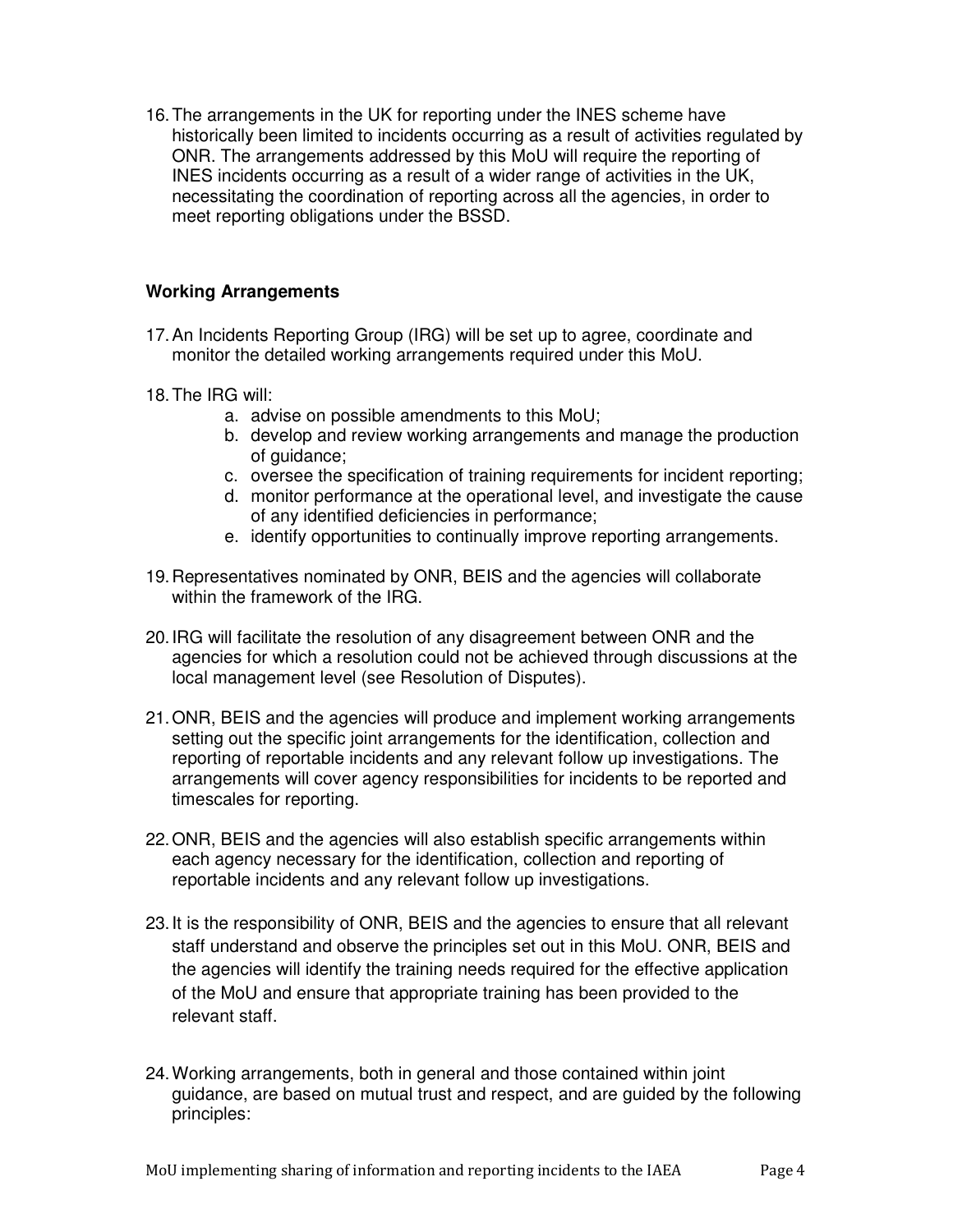- a. ONR, BEIS and the agencies continue to develop and maintain a cooperative working relationship and, in doing so, build structured interactions at all levels, including areas of strategy, work planning and programming relating to the objectives of this MoU;
- b. ONR, BEIS and the agencies continue to consult each other at the earliest opportunity, and with the fullest of information, during the process of formal decision making on matters concerning the aims of this MoU that may affect others taking full account of all views;
- c. ONR, BEIS and the agencies engage, as appropriate, in joint working and, where appropriate to do so, engage with other stakeholders;
- d. ONR , BEIS and the agencies do nothing which inhibits ONR or the agencies in the exercise of their respective statutory powers, functions and duties, (including taking enforcement action);
- e. ONR , BEIS and the agencies provide, in a timely manner, all such information requested by the UKINO in pursuance of international reporting activities;
- f. ONR, BEIS and the agencies act in accordance with and, over time, review and improve the operation of this MoU as a basis for reporting incidents internationally and as a means of facilitating the mutual sharing of information needed to meet other reporting obligations at national and international level.

# **Provision of Services and Advice**

- 25. ONR, BEIS and the agencies will provide advice to each other for the purpose and aims of this MoU. Unless agreement is made to the contrary, this advice will be provided at no extra cost to ONR, BEIS or the agencies.
- 26. Where allowed by relevant legislation, ONR, BEIS and the agencies may, by mutual agreement, enter into arrangements to pay for advice or services from each other.

# **Disclosure of Information**

- 27. ONR and the agencies will follow the requirements all relevant legislation with respect to the disclosure of information shared under this agreement and any restrictions on the type of information that can be disclosed. ONR and the agencies are subject to the Freedom of Information Act 2000, the Data Protection Act 2018 and the Environmental Information Regulations 2004 or the Freedom of Information (Scotland) Act 2002 and the Environmental Information (Scotland) Regulations 2004, as appropriate.
- 28. To encourage a consistent approach to disclosure, if either ONR or any agency is intending to disclose information relevant to this MoU, otherwise than in accordance with the INES Scheme or in response to a request for information under the legislation cited in the preceding paragraph, it shall make the other agencies and BEIS aware of its intentions prior to disclosure.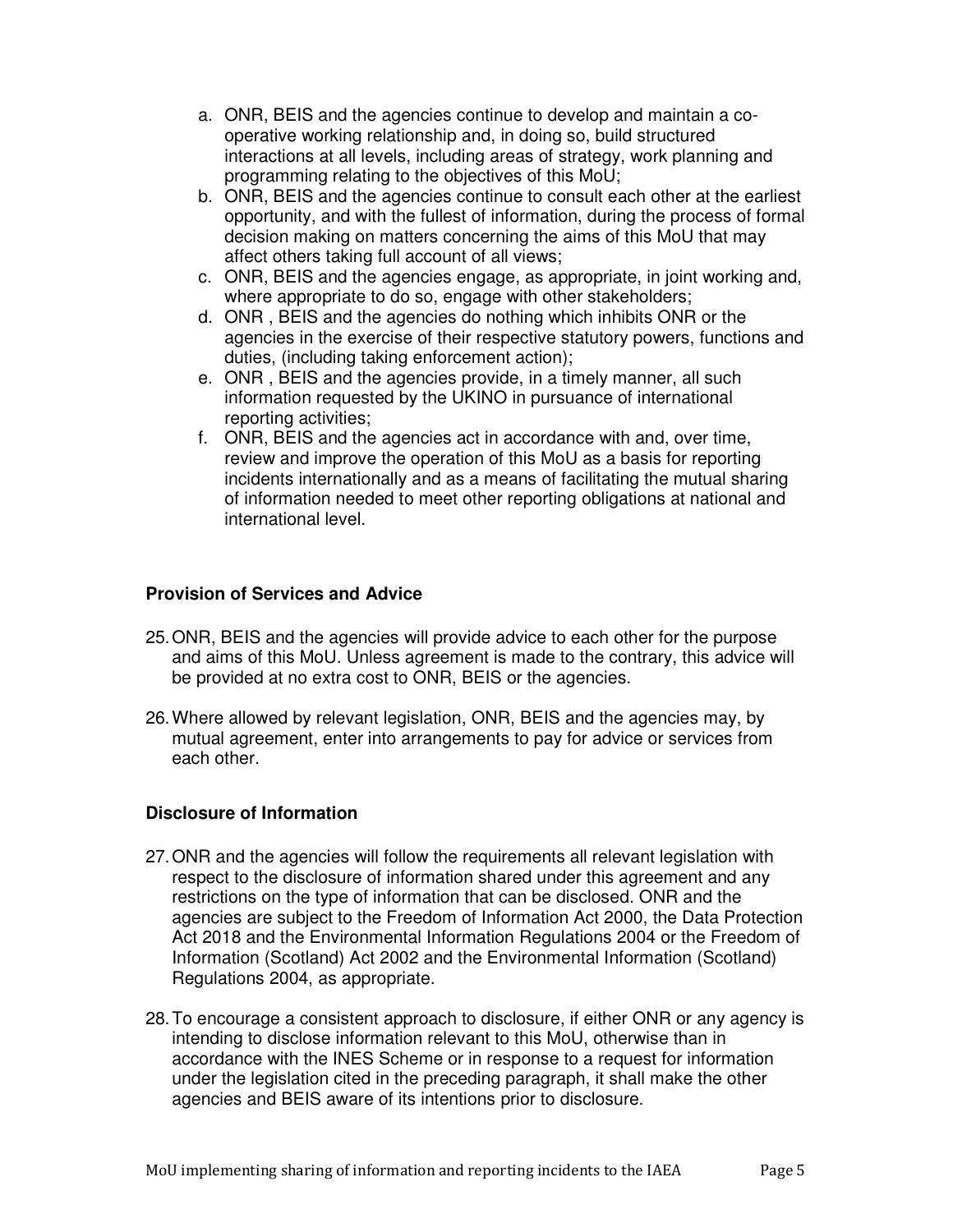#### **Resolution of Disputes**

- 29. If ONR and agencies disagree concerning any matter addressed in this MoU, any incident involved will not be reported to the IAEA under the INES Scheme until the disagreement has been resolved, with the exception of events required to be reported immediately by the relevant agency to other international bodies.
- 30. ONR, BEIS and the agencies will, in the first instance, resolve any disputes at a working level, escalating to relevant managers as appropriate. In the rare occurrence where agreement is not possible at this level, the ONR Chief Nuclear Inspector and the equivalent role within BEIS and the agencies will meet to resolve the issues.

#### **Review of MoU**

- 31. The MoU can be amended at any time to include other agencies as necessary for reporting incidents under the INES Scheme.
- 32. ONR, BEIS and the agencies will review this MoU not later than three years after it has been signed.

#### **Termination**

33. Following full consultation with all parties, ONR, BEIS or the agencies may

terminate this MoU on two months notice in writing to the other parties.

#### **Signed**

Name: Anthony Hart Position: Technical Director

 $\mathcal{A}$ 

Signed: Date: 24/07/2018 Office for Nuclear Regulation

Name: Harvey Bradshaw Position: Executive Director - Environment and Business

Signed: Date: 20/06/2018 Environment Agency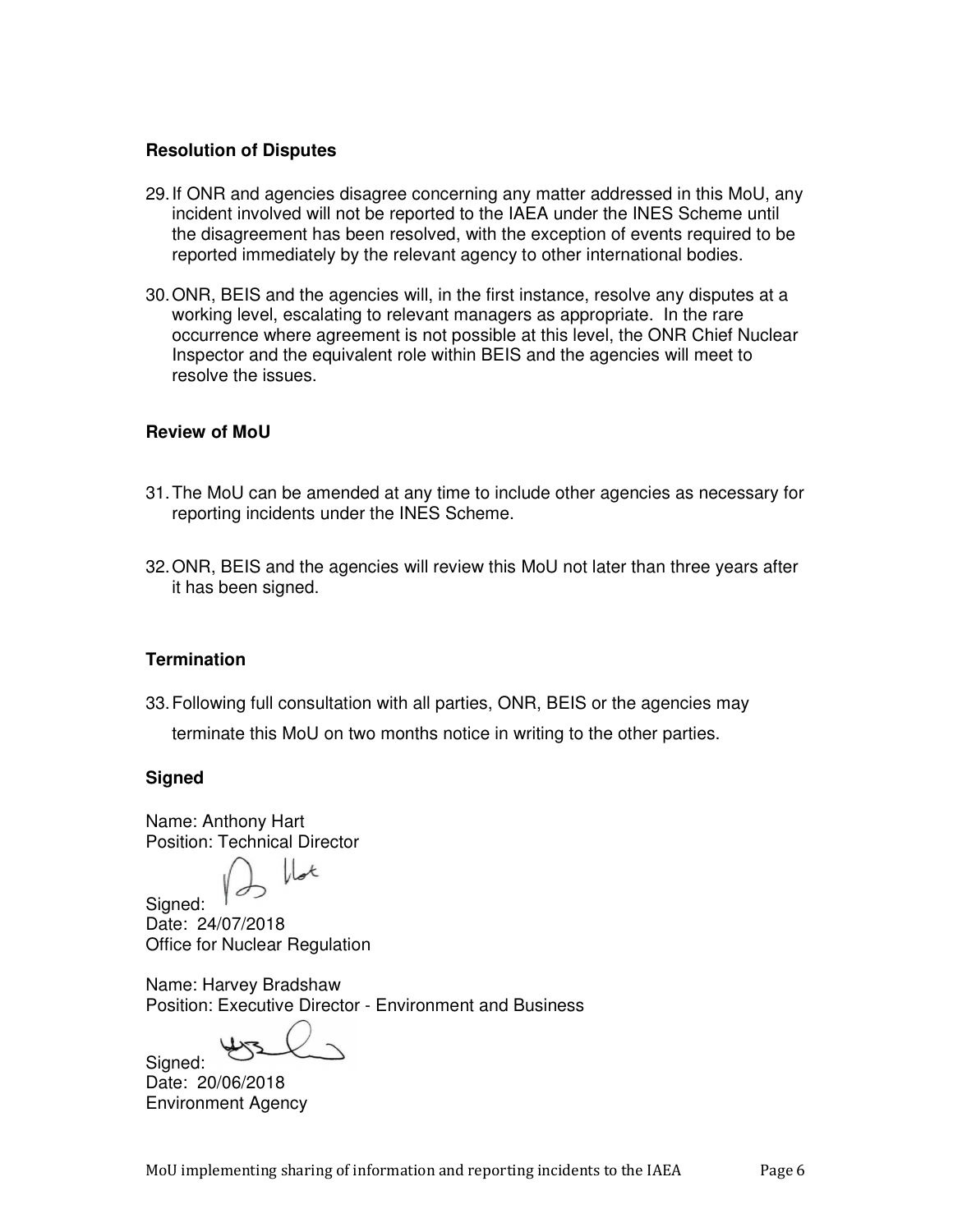Name: Philip White Position: Director, Regulation

Philip W

Signed: Date: 10/09/2018 Health and Safety Executive

Name: Keith Morrison Position: Chief Executive

air 1

Signed: Date: 27/07/2018 Health and Safety Executive Northern Ireland

Name: Ceri Davies Position: Executive Director of Evidence, Policy and Permitting

Signed:

Date: 27/07/2018 Cyfoeth Naturiol Cymru / Natural Resources Wales

Name: Keith Bradley Position: Chief Radiochemical Inspector

Signed: Date: 18/06/2018 Department of Agriculture Environment and Rural Affairs, Northern Ireland

Name: Terry A'Hearn Position: Chief Executive Officer

Signed: Date: 15/06/2018 Scottish Environment Protection Agency /Buidheann Dìon Àrainneachd na h-Alba

Name: Zilla Bowell Position: Deputy Director, Civil Nuclear Security and Safety.

Signed: Date: 14/06/2018

Department of Business Energy and Industrial Strategy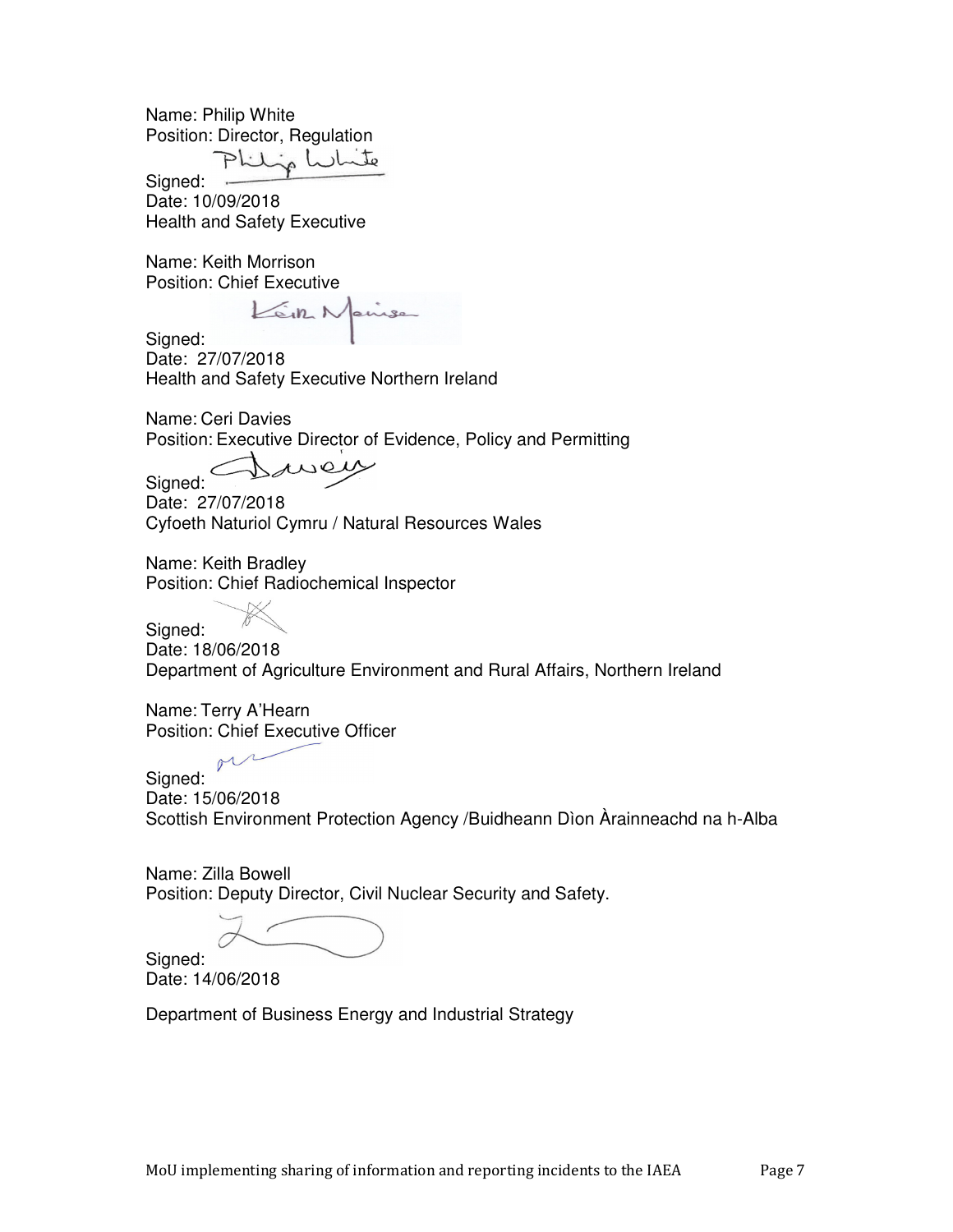# **Appendix: Description of the INES Scheme and how it provides a mechanism for sharing information on incidents at an International level**

The International Nuclear and Radiological Event Scale (INES) is a tool for communicating to the public, in a consistent way, the safety significance of events associated with sources of radiation. INES was developed in 1990 by international experts convened by the International Atomic Energy Agency (IAEA) and the Organisation for Economic Co-operation and Development's Nuclear Energy Agency (OECD/NEA) to facilitate the communication of the safety significance of events at nuclear installations. Since 1990, the scope of the application of INES has been expanded to meet the growing need for communicating the safety significance of events giving rise to radiation risk.

At the international level, the INES administration is managed by the IAEA Secretariat through the Incident and Emergency Centre (IEC). The Secretariat also manages the Nuclear Events Web-based System (NEWS)\* and Unified System for Information Exchange (USIE)\*\* communication channels where INES National Officers can post relevant events. Although information sharing on INES is not mandatory, Member States in general agree that events rated at Level 2 or above, and events attracting international media attention need to be communicated internationally through the IAEA.

Events are classified on the scale at seven levels: Levels 4-7 are termed accidents and Levels 1-3 incidents. Events without safety significance are classified as Below Scale/ Level 0. Events that have no safety relevance with respect to radiation or nuclear safety are not classified on the scale.

Events are considered in terms of their impact on three different areas: impact on people and the environment; impact on radiological barriers and control at facilities; and impact on defence in depth.

Levels 2 and 3 cover more serious degradation of defence in depth or lower levels of actual consequence to people or facilities. Levels 4 to seven cover increasing levels of actual consequence to people, the environment or facilities.

Examples of INES Level 2 and above Incidents:

- Lost or stolen highly radioactive sealed source (Level 3)
- Found highly radioactive sealed orphan source, device or transport package with safety provision intake (Level 2)
- Inadequate packaging of a highly radioactive sealed source (Level 2)
- Exposure of a member of the public in excess of 10mSv (Level 2)

\*NEWS is an IAEA-supported communication channel on the Internet. The system is run by the IAEA and co-sponsored by the Nuclear Energy Agency of the Organization of Economic Cooperation and Development (OECD/NEA) and World